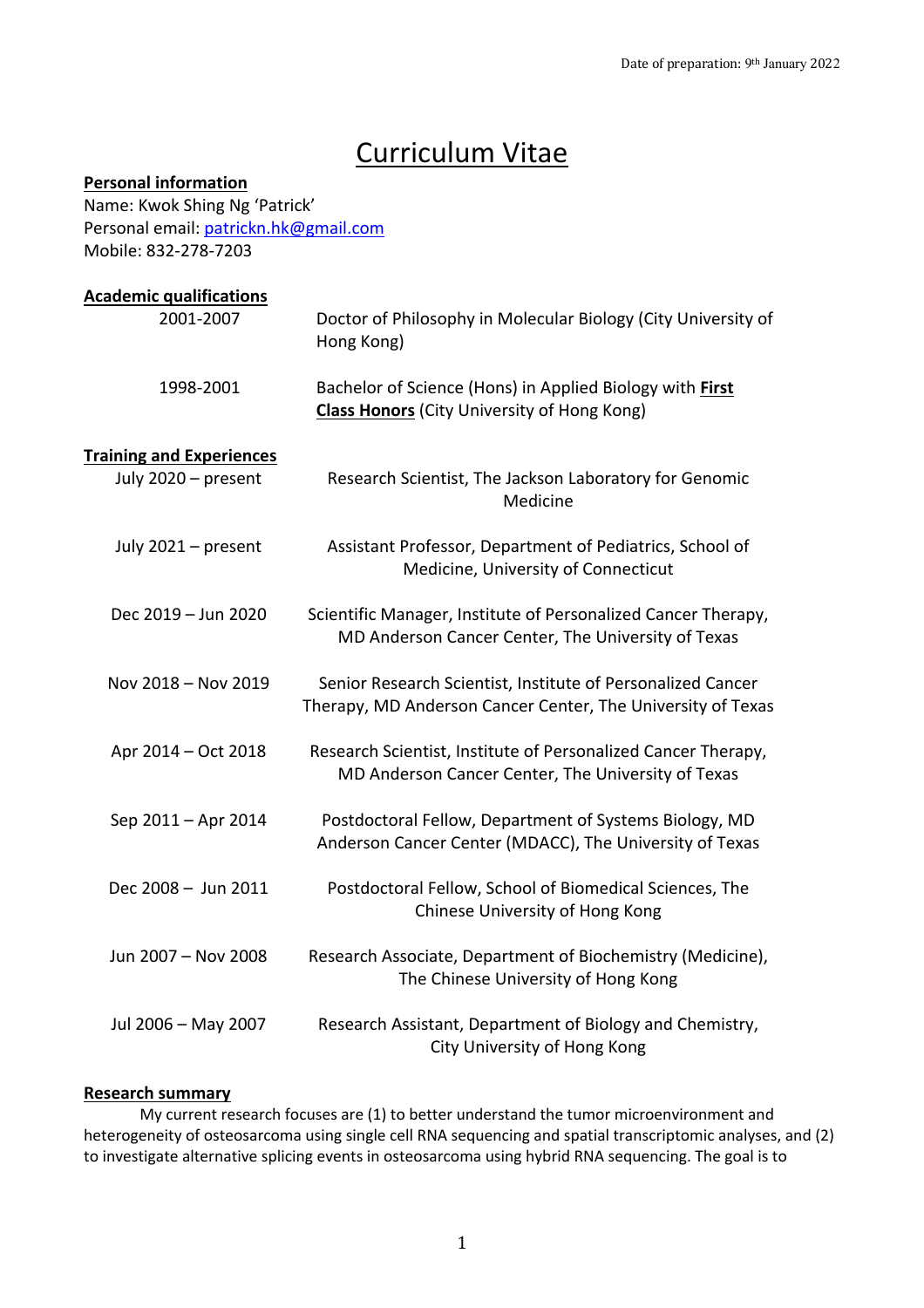identify new biomarkers predicting treatment response, metastasis and survival and new therapeutic target for new treatment development.

In my previous positions, I led the development and operation of a platform testing the functional effect (i.e. transforming potential) of mutations which were identified by large-scale tumor sequencing projects (e.g. TCGA) and routine molecular profiling of cancer patients using 2 cell models, Ba/F3 and MCF10A. With the collaborative effort, we constructed >1,600 mutation clones with HiTTMoB technique and tested the function of those mutations platform. We also constructed a data portal and published the result to Cancer Cell journal providing a great resource for research community to facilitate the development of biomarker and drug for novel cancer treatments. Apart from carrying out basic research, my team and I also are part of Precision Oncology Decision Support (PODS) team of Institute for Personalized Cancer Therapy (IPCT) in MDACC coordinating and test the mutations with unknown significant identified in MDACC patients. Our result is used by the PODS team for annotation of mutations in patient reports requested by physicians.

In addition, I worked with bioinformatics team on analyses of the proteomic data and classified the tumors into different subtypes at protein level in lung adenocarcinoma and Head and neck squamous cell carcinoma under The Cancer Genome Atlas (TCGA). We also carried out a Pan-Cancer proteomic analysis across 11 cancer types aiming to better understand biology of various tumor types with multiple levels analyses on DNA, mRNA and signaling pathway. Our finding improved the understanding of individual cancer types, hence provided foundation for development of new biomarkers and targets for personalized medicine for cancer patients.

#### **Skills/Experience**

- Extensive Hands-on experience in molecular and *in vitro* cellular techniques: PCR, cloning (restriction enzyme-based and Gateway), DNA/RNA extraction, qPCR, cell culture, lentivirus production and transduction, proliferation assay and drug testing assay
- Hands-on experience in molecular and *in vitro* cellular techniques: qPCR, western blot, immunoprecipitation, GST-pull down assay, shRNA/RNAi knock-down, CRISPR-mediated knock-out, flow cytometry and reporter assay
- Extensive Data mining computational experience: use of web-based interface on public cancer genome database, e.g., cBio, TCGA, COSMIC, TCPA and oncoKB
- Simple statistical software: GraphPad and R-studio
- Basic computation skill: MS-office and Google doc, sheet and slide
- Collaboration experience with statisticians and informaticians on Reverse Phase Protein Array analysis on TCGA and cell line databases

#### **Research-related Experiences**

- Established and oversaw the functional genomic platform
	- a. Direct supervised a team of 1 research scientist, 1 senior research assistant and 2 research assistants
	- b. Established the workflow and data tracking system to keep track of the platform
	- c. Coordinated the materials and information sharing among collaborators within and across institutes
	- d. Prepared reports, presentations and manuscripts regarding the functional genomics platform
- Coordinated the collaboration between of multiple research groups within or across institutes on multiple projects.
- Reviewed 3 manuscripts in Peer-reviewed journals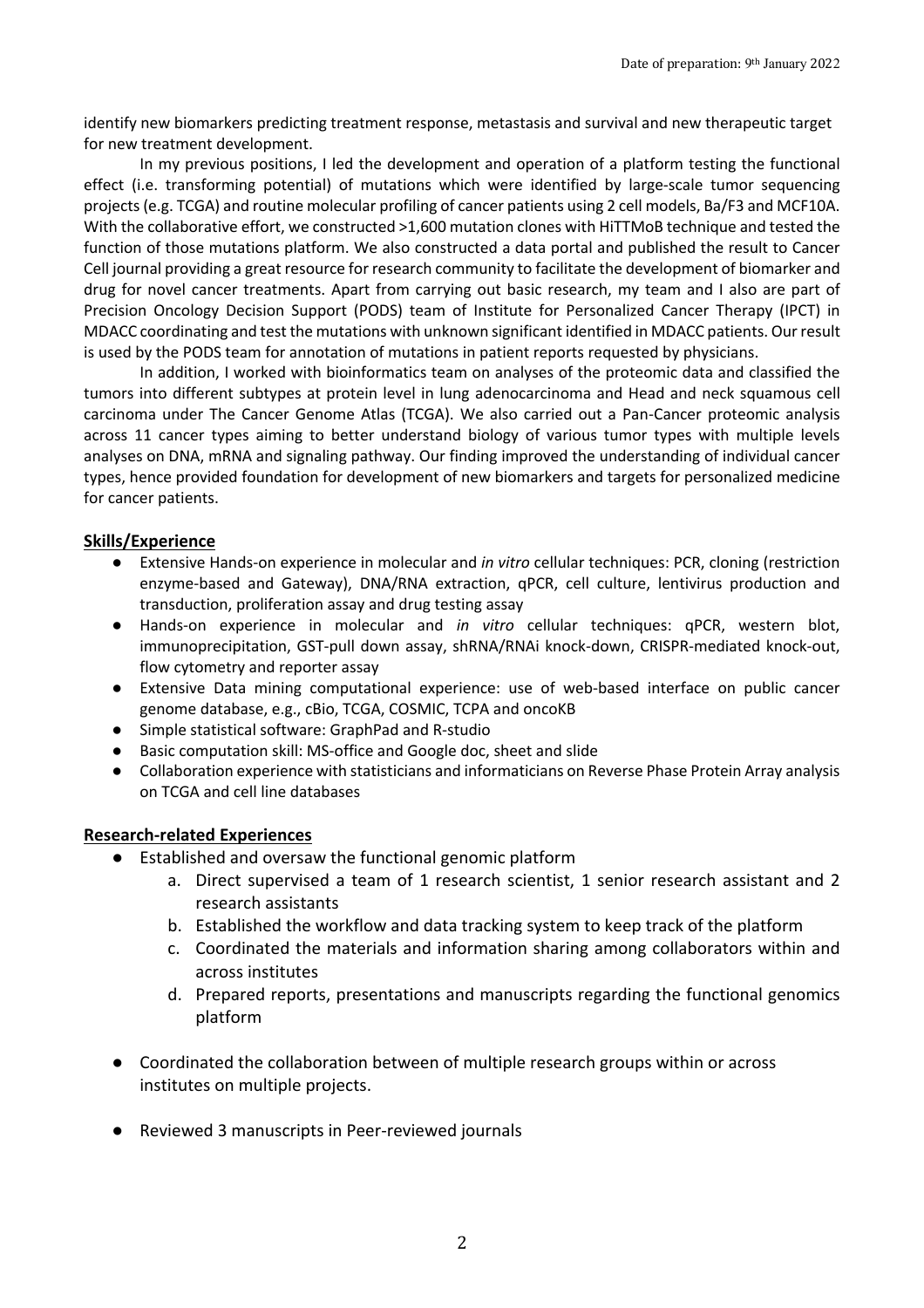- Prepared funding proposal of a developmental research project, entitled "Identification of "driver" mutations and effective targeted therapy in durggable cancer genes in Head and Neck Cancers." UT MD Anderson SPORE in Head and Neck Cancer, UT MD Anderson Cancer Center, Houston, TX. April 20, 2012.
- Provided technical training and mentoring
	- a. Trained and supervised 6 research assistants and senior research assistant
	- b. Mentored 3 postgraduate students on experimental planning and trouble shooting
	- c. Trained and supervised >10 undergraduate students and high school-er on their final year research projects and summer projects, respectively.
- Provided laboratory management, such as arranging meetings, ordering and keeping inventory, maintenance of specific equipment, laboratory relocation, coordinating lab member schedules on shared space and equipment.

## **Publications (\* indicates Co-first authorship)**

Bagheri-Yarmand R, Busaidy NL, McBeath E, Danysh BP, Evans KW, Moss TJ, Akcakanat A, **Ng PKS**, Knippler CM, Golden JA, Williams MD, Multani AS, Cabanillas ME, Shaw KR, Meric-Bernstam F, Shah MH, Ringel MD, Hofmann MC. RAC1 Alterations Induce Acquired Dabrafenib Resistance in Association with Anaplastic Transformation in a Papillary Thyroid Cancer Patient. **Cancers (Basel)**. 2021 Sep 30;13(19):4950. doi: 10.3390/cancers13194950. PMID: 34638434; PMCID: PMC8507731.

Li X, Lau AYT, Ng ASN, Aldehaiman A, Zhou Y, **Ng PKS**, Arold ST, Cheung LWT. Cancer-associated mutations in the p85α N-terminal SH2 domain activate a spectrum of receptor tyrosine kinases. **Proc Natl Acad Sci U S A**. 2021 Sep 14;118(37):e2101751118. doi: 10.1073/pnas.2101751118. PMID: 34507989; PMCID: PMC8449365.

Loree JM, Wang Y, Syed MA, Sorokin AV, Coker O, Xiu J, Weinberg BA, Vanderwalde AM, Tesfaye A, Raymond VM, Miron B, Tarcic G, Zelichov O, Broaddus RR, **Ng PKS**, Jeong KJ, Tsang YH, Mills GB, Overman MJ, Grothey A, Marshall JL, Kopetz S. Clinical and Functional Characterization of Atypical KRAS/NRAS Mutations in Metastatic Colorectal Cancer. **Clin Cancer Res**. 2021 Aug 15;27(16):4587- 4598. doi: 10.1158/1078-0432.CCR-21-0180. Epub 2021 Jun 11. PMID: 34117033; PMCID: PMC8364867.

Shariati M, Evans KW, Zheng X, Bristow CA, **Ng PK**, Rizvi YQ, Tapia C, Yang F, Carugo A, Heffernan TP, Peoples MD, Tripathy D, Meric-Bernstam F. Combined inhibition of DDR1 and CDK4/6 induces synergistic effects in ER-positive, HER2-negative breast cancer with PIK3CA/AKT1 mutations. **Oncogene**. 2021 Jul;40(26):4425- 4439. doi: 10.1038/s41388-021-01819-0. Epub 2021 Jun 9. PMID: 34108622.

Negrao MV, Raymond VM, Lanman RB, Robichaux JP, He J, Nilsson MB, **Ng PKS**, Amador BE, Roarty EB, Nagy RJ, Banks KC, Zhu VW, Ng C, Chae YK, Clarke JM, Crawford JA, Meric-Bernstam F, Ignatius Ou SH, Gandara DR, Heymach JV, Bivona TG, McCoach CE. Molecular Landscape of BRAF-Mutant NSCLC Reveals an Association Between Clonality and Driver Mutations and Identifies Targetable Non-V600 Driver Mutations. **J Thorac Oncol**. 2020 Oct;15(10):1611-1623. doi: 10.1016/j.jtho.2020.05.021. Epub 2020 Jun 13. PMID: 32540409; PMCID: PMC7529990.

Chen H, Li J, Wang Y, **Ng PKS**, Tsang YH, Shaw KR, Mills GB, Liang H. Comprehensive assessment of computational algorithms in predicting cancer driver mutations. **Genome Biol** 21, 43 (2020). https://doi.org/10.1186/s13059-020-01954-z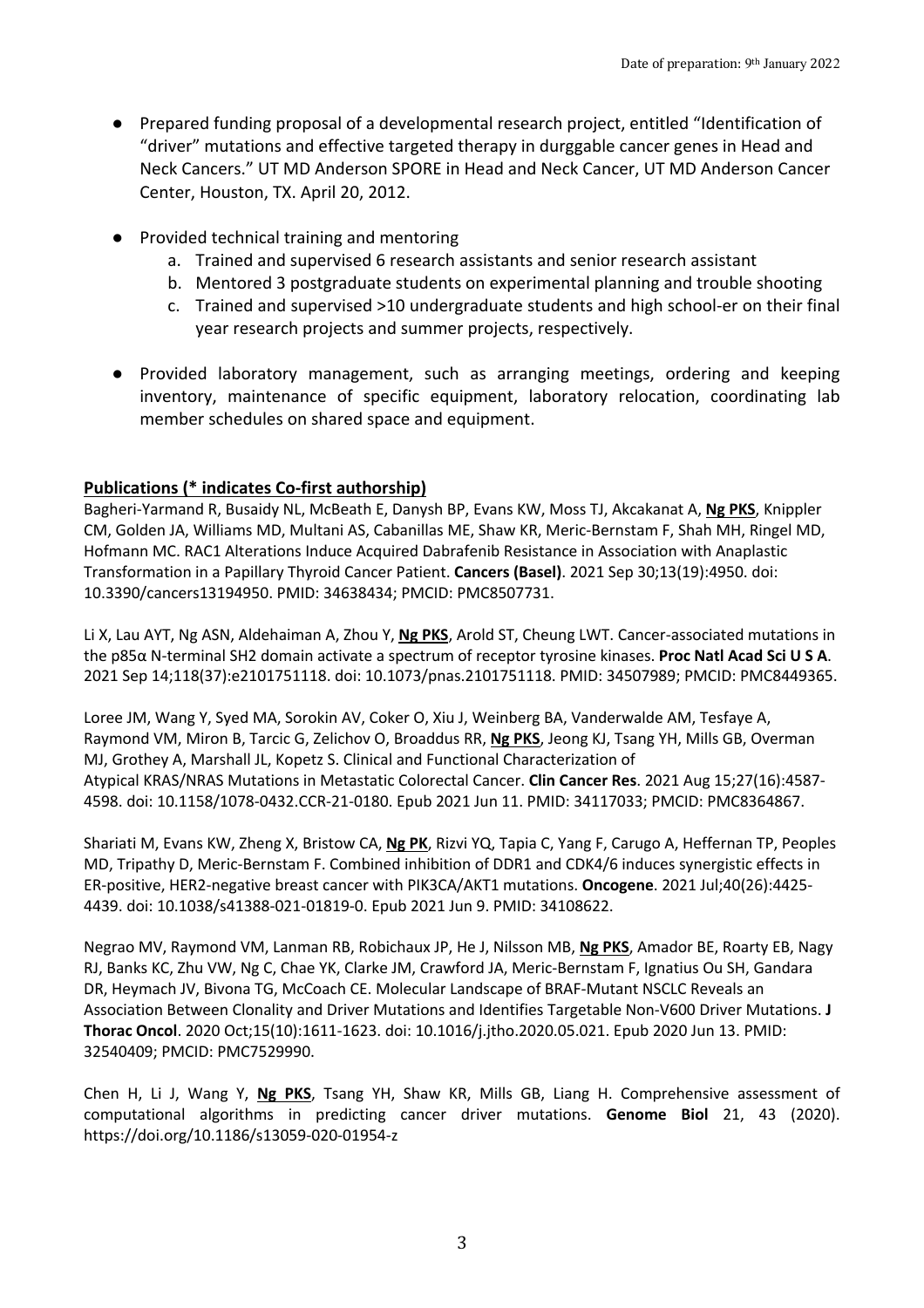Wang J, Zhao W, Guo H, Fang Y, Stockman SE, Bai S, **Ng PK**, Li Y, Yu Q, Lu Y, Jeong KJ, Chen X, Gao M, Liang J, Li W, Tian X, Jonasch E, Mills GB, Ding Z. AKT isoform-specific expression and activation across cancer lineages. **BMC Cancer**. 2018 Jul 16;18(1):742. doi: 10.1186/s12885-018-4654-5. PubMed PMID: 30012111; PubMed Central PMCID: PMC6048698.

Ip CKM, **Ng PKS**, Jeong KJ, Shao SH, Ju Z, Leonard PG, Hua X, Vellano CP, Woessner R, Sahni N, Scott KL, Mills GB. Neomorphic PDGFRA extracellular domain driver mutations are resistant to PDGFRA targeted therapies. **Nat Commun**. 2018 Nov 2;9(1):4583. doi: 10.1038/s41467-018-06949-w. PubMed PMID: 30389923; PubMed Central PMCID: PMC6214970

Wang Y, Xu X, Maglic D, Dill MT, Mojumdar K, **Ng PK**, Jeong KJ, Tsang YH, Moreno D, Bhavana VH, Peng X, Ge Z, Chen H, Li J, Chen Z, Zhang H, Han L, Du D, Creighton CJ, Mills GB, Cancer Genome Atlas Research Network, Camargo F, Liang H. Comprehensive Molecular Characterization of the Hippo Signaling Pathway in Cancer. **Cell Rep**. 2018 Oct 30;25(5):1304-1317.e5. doi: 10.1016/j.celrep.2018.10.001. PubMed PMID: 30380420.

Bailey MH, Tokheim C, Porta-Pardo E, Sengupta S, Bertrand D, Weerasinghe A, Colaprico A, Wendl MC, Kim J, Reardon B, **Ng PKS**, Jeong KJ, Cao S, Wang Z, Gao J, Gao Q, Wang F, Liu EM, Mularoni L, Rubio-Perez C, Nagarajan N, Cortés-Ciriano I, Zhou DC, Liang WW, Hess JM, Yellapantula VD, Tamborero D, Gonzalez-Perez A, Suphavilai C, Ko JY, Khurana E, Park PJ, Van Allen EM, Liang H; MC3 Working Group; Cancer Genome Atlas Research Network, Lawrence MS, Godzik A, Lopez-Bigas N, Stuart J, Wheeler D, Getz G, Chen K, Lazar AJ, Mills GB, Karchin R, Ding L. Comprehensive Characterization of Cancer Driver Genes and Mutations. **Cell**. 2018 Aug 9;174(4):1034-1035. doi: 10.1016/j.cell.2018.07.034. PubMed PMID: 30096302.

**Ng PK\***, Li J\*, Jeong KJ\*, Shao S, Chen H, Tsang YH, Sengupta S, Wang Z, Bhavana VH, Tran R, Soewito S, Minussi DC, Moreno D, Kong K, Dogruluk T, Lu H, Gao J, Tokheim C, Zhou DC, Johnson AM, Zeng J, Ip CKM, Ju Z, Wester M, Yu S, Li Y, Vellano CP, Schultz N, Karchin R, Ding L, Lu Y, Cheung LWT, Chen K, Shaw KR, Meric-Bernstam F, Scott KL, Yi S, Sahni N, Liang H, Mills GB. Systematic Functional Annotation of Somatic Mutations in Cancer. **Cancer Cell**. 2018 Mar 12;33(3):450-462.e10. doi: 10.1016/j.ccell.2018.01.021. PubMed PMID: 29533785.

**Ng PKS**, Lau CPY, Lam EKY, Li SSK, Lui VWY, Yeo W, Ng YK, Lai PBS, Tsui SKW. Hypermethylation of NF-κB-Activating Protein-Like (NKAPL) Promoter in Hepatocellular Carcinoma Suppresses Its Expression and Predicts a Poor Prognosis. **Dig Dis Sci**. 2018 Mar;63(3):676-686. doi: 10.1007/s10620-018-4929-3. Epub 2018 Jan 20. PubMed PMID: 29353445.

Wang Z, **Ng KS**, Chen T, Kim TB, Wang F, Shaw K, Scott KL, Meric-Bernstam F, Mills GB, Chen K. Cancer driver mutation prediction through Bayesian integration of multi-omic data. **PLoS One**. 2018 May 8;13(5):e0196939. doi: 10.1371/journal.pone.0196939. PMID: 29738578; PMCID: PMC5940219.

Han G, Zhao W, Song X, **Ng PKS**, Karam JA, Jonasch E, Mills GB, Zhao Z, Ding Z, Jia P. Unique protein expression signatures of survival time in kidney renal clear cell carcinoma through a pan-cancer screening. **BMC Genomics**. 2017 Oct 3;18(Suppl 6):678. doi: 10.1186/s12864-017-4026-6. PubMed PMID: 28984208; PubMed Central PMCID: PMC5629613.

Zhang Y\*, **Ng PKS\***, Kucherlapati M, Chen F, Liu Y, Tsang YH, de Velasco G, Jeong KJ, Akbani R, Hadjipanayis A, Pantazi A, Bristow CA, Lee E, Mahadeshwar HS, Tang J, Zhang J, Yang L, Seth S, Lee S, Ren X, Song X, Sun H, Seidman J, Luquette LJ, Xi R, Chin L, Protopopov A, Westbrook TF, Shelley CS, Choueiri TK, Ittmann M, Van Waes C, Weinstein JN, Liang H, Henske EP, Godwin AK, Park PJ, Kucherlapati R, Scott KL, Mills GB, Kwiatkowski DJ, Creighton CJ. A Pan-Cancer Proteogenomic Atlas of PI3K/AKT/mTOR Pathway Alterations. **Cancer Cell**. 2017 Jun 12;31(6):820-832.e3. doi: 10.1016/j.ccell.2017.04.013. Epub 2017 May 18. PubMed PMID: 28528867; PubMed Central PMCID: PMC5502825.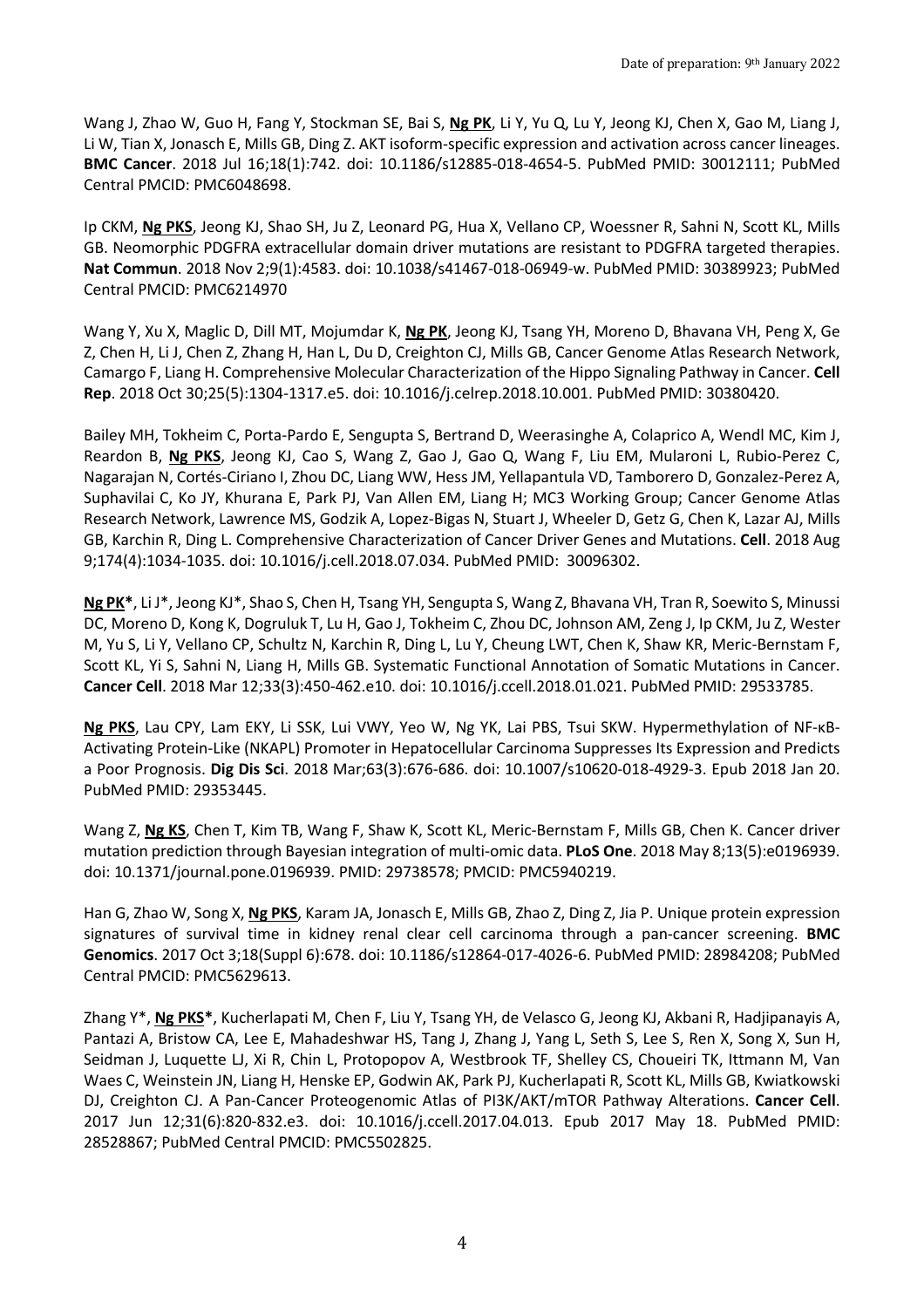Sun C, Fang Y, Yin J, Chen J, Ju Z, Zhang D, Chen X, Vellano CP, Jeong KJ, **Ng PK**, Eterovic AKB, Bhola NH, Lu Y, Westin SN, Grandis JR, Lin SY, Scott KL, Peng G, Brugge J, Mills GB. Rational combination therapy with PARP and MEK inhibitors capitalizes on therapeutic liabilities in RAS mutant cancers. **Sci Transl Med**. 2017 May 31;9(392). pii: eaal5148. doi: 10.1126/scitranslmed.aal5148. PubMed PMID: 28566428; PubMed Central PMCID: PMC5919217.

Kong K, **Ng PK**, Scott KL. Ba/F3 transformation assays. **Oncotarget**. 2017 May 30;8(22):35488-35489. doi: 10.18632/oncotarget.17828. PMID: 28500277; PMCID: PMC5482591.

Wang C, Gu C, Jeong KJ, Zhang D, Guo W, Lu Y, Ju Z, Panupinthu N, Yang JY, Gagea MM, **Ng PK**, Zhang F, Mills GB. YAP/TAZ-Mediated Upregulation of GAB2 Leads to Increased Sensitivity to Growth Factor-Induced Activation of the PI3K Pathway. **Cancer Res**. 2017 Apr 1;77(7):1637-1648. doi: 10.1158/0008-5472.CAN-15- 3084. Epub 2017 Feb 15. PubMed PMID: 28202507; PubMed Central PMCID: PMC6026015.

Ip CKM, Yin J, **Ng PKS**, Lin SY, Mills GB. Genomic-Glycosylation Aberrations in Tumor Initiation, Progression and Management. **AIMS Med Sci**. 2016 Dec 23;3(4): 386-416. doi: 10.3934/medsci.2016.4.386

Yang KY, Chen Y, Zhang Z, **Ng PK**, Zhou WJ, Zhang Y, Liu M, Chen J, Mao B, Tsui SK. Transcriptome analysis of different developmental stages of amphioxus reveals dynamic changes of distinct classes of genes during development. **Sci Rep**. 2016 Mar 16;6:23195. doi: 10.1038/srep23195. PubMed PMID: 26979494; PubMed Central PMCID: PMC4793263.

**Cancer Genome Atlas Network**. Comprehensive genomic characterization of head and neck squamous cell carcinomas. **Nature**. 2015 Jan 29;517(7536):576-82. doi: 10.1038/nature14129. PubMed PMID: 25631445; PubMed Central PMCID: PMC4311405. (**One of the authors in Cancer Genome Atlas Research Network**)

Grubbs EG, **Ng PK**, Bui J, Busaidy NL, Chen K, Lee JE, Lu X, Lu H, Meric-Bernstam F, Mills GB, Palmer G, Perrier ND, Scott KL, Shaw KR, Waguespack SG, Williams MD, Yelensky R, Cote GJ. RET fusion as a novel driver of medullary thyroid carcinoma. **J Clin Endocrinol Metab**. 2014 Dec 29:jc20144153. [Epub ahead of print] PubMed PMID: 25546157.

Chan TF, Ji KM, Yim AK, Liu XY, Zhou JW, Li RQ, Yang KY, Li J, Li M, Law PT, Wu YL, Cai ZL, Qin H, Bao Y, Leung RK, **Ng PK**, Zou J, Zhong XJ, Ran PX, Zhong NS, Liu ZG, Tsui SK. The draft genome, transcriptome, and microbiome of Dermatophagoides farinae reveal a broad spectrum of dust mite allergens. **J Allergy Clin Immunol**. 2014 Oct 31. pii: S0091-6749(14)01366-9. doi: 10.1016/j.jaci.2014.09.031. [Epub ahead of print] PubMed PMID: 25445830.

Cheung LW, Yu S, Zhang D, Li J, **Ng PK**, Panupinthu N, Mitra S, Ju Z, Yu Q, Liang H, Hawke DH, Lu Y, Broaddus RR, Mills GB. Naturally occurring neomorphic PIK3R1 mutations activate the MAPK pathway, dictating therapeutic response to MAPK pathway inhibitors. **Cancer Cell**. 2014 Oct 13;26(4):479-94. doi: 10.1016/j.ccell.2014.08.017. Epub 2014 Oct 2. PubMed PMID: 25284480; PubMed Central PMCID: PMC4198486.

Mazumdar T, Byers LA, **Ng PK**, Mills GB, Peng S, Diao L, Fan YH, Stemke-Hale K, Heymach JV, Myers JN, Glisson BS, Johnson FM. A comprehensive evaluation of biomarkers predictive of response to PI3K inhibitors and of resistance mechanisms in head and neck squamous cell carcinoma. **Mol Cancer Ther**. 2014 Nov;13(11):2738- 50. doi: 10.1158/1535-7163.MCT-13-1090. Epub 2014 Sep 5. PubMed PMID: 25193510; PubMed Central PMCID: PMC4221385.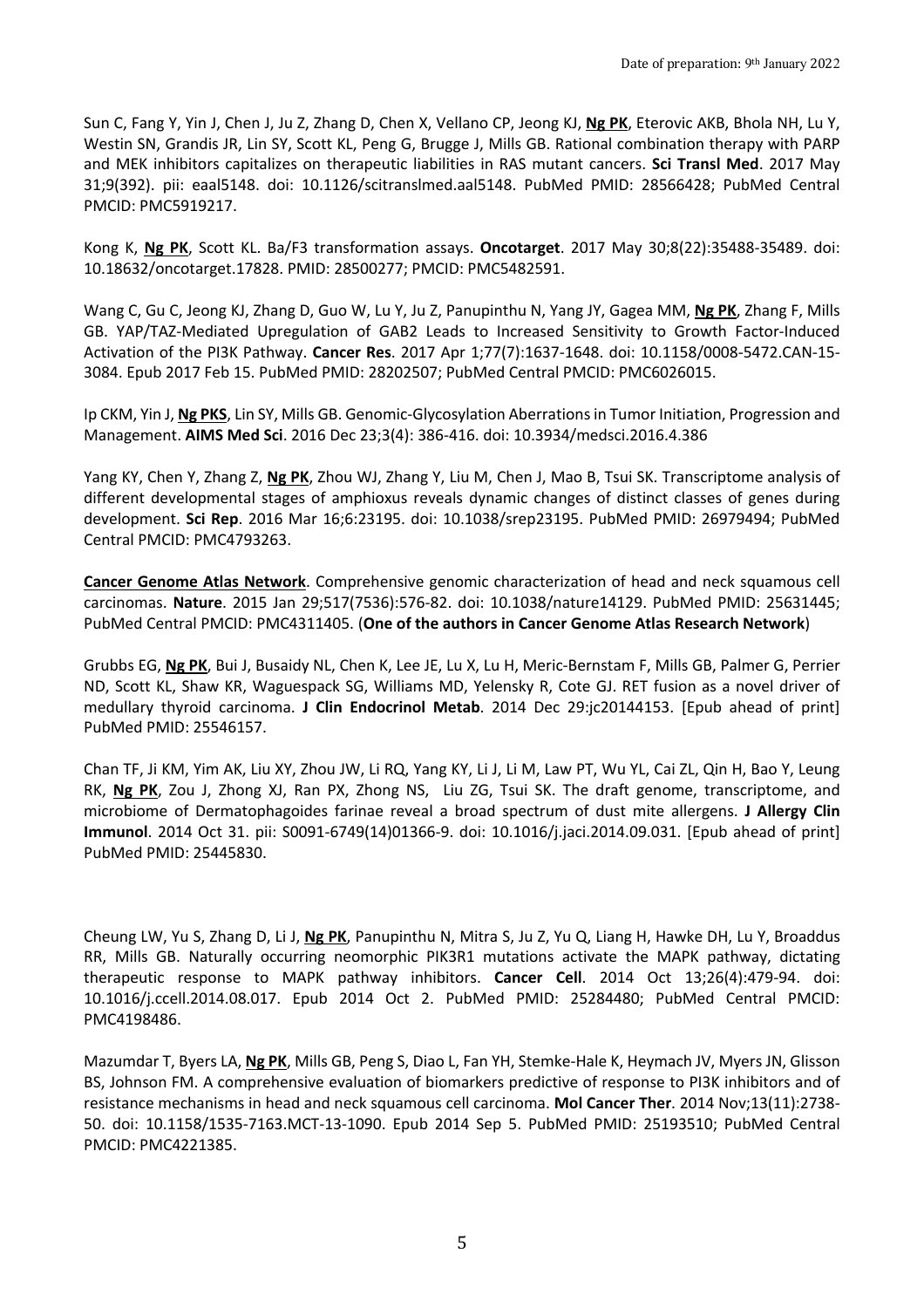**Cancer Genome Atlas Research Network**. Comprehensive molecular profiling of lung adenocarcinoma. **Nature**. 2014 Jul 31;511(7511):543-50. doi: 10.1038/nature13385. Epub 2014 Jul 9. Erratum in: Nature. 2014 Oct 9;514(7521):262. Rogers, K [corrected to Rodgers, K]. PubMed PMID: 25079552; PubMed Central PMCID: PMC4231481. (**One of the authors in Cancer Genome Atlas Research Network**)

Akbani R\*, **Ng PK**\*, Werner HM\*, Shahmoradgoli M, Zhang F, Ju Z, Liu W, Yang JY, Yoshihara K, Li J, Ling S, Seviour EG, Ram PT, Minna JD, Diao L, Tong P, Heymach JV, Hill SM, Dondelinger F, Städler N, Byers LA, Meric-Bernstam F, Weinstein JN, Broom BM, Verhaak RG, Liang H, Mukherjee S, Lu Y, Mills GB. A pan-cancer proteomic perspective on The Cancer Genome Atlas. **Nat Commun**. 2014 May 29;5:3887. doi: 10.1038/ncomms4887. PubMed PMID: 24871328; PubMed Central PMCID: PMC4109726.

Lui VW, Peyser ND, **Ng PK**, Hritz J, Zeng Y, Lu Y, Li H, Wang L, Gilbert BR, General IJ, Bahar I, Ju Z, Wang Z, Pendleton KP, Xiao X, Du Y, Vries JK, Hammerman PS, Garraway LA, Mills GB, Johnson DE, Grandis JR. Frequent mutation of receptor protein tyrosine phosphatases provides a mechanism for STAT3 hyperactivation in head and neck cancer. **Proc Natl Acad Sci U S A**. 2014 Jan 21;111(3):1114-9. doi: 10.1073/pnas.1319551111. Epub 2014 Jan 6. PubMed PMID: 24395800; PubMed Central PMCID: PMC3903220.

Lui VW, Hedberg ML, Li H, Vangara BS, Pendleton K, Zeng Y, Lu Y, Zhang Q, Du Y, Gilbert BR, Freilino M, Sauerwein S, Peyser ND, Xiao D, Diergaarde B, Wang L, Chiosea S, Seethala R, Johnson JT, Kim S, Duvvuri U, Ferris RL, Romkes M, Nukui T, **Ng PKS**, Garraway LA, Hammerman PS, Mills GB, Grandis JR. Frequent Mutation of the PI3K Pathway in Head and Neck Cancer Defines Predictive Biomarkers. **Cancer Discov**. 2013 Jul;3(7):761-9. doi: 10.1158/2159-8290.CD-13-0103. Epub 2013 Apr 25. PubMed PMID: 23619167; PubMed Central PMCID: PMC3710532.

Ng YK, Lau WS, Lui VW, Cheng AS, **Ng PK**, Tsui SK, Cheung YS, Lai PB. Full-length Mst1 exhibits growth promoting function in human hepatocellular carcinoma cells. **FEBS Lett**. 2013 Mar 1;587(5):496-503. doi: 10.1016/j.febslet.2013.01.018. Epub 2013 Jan 21. PubMed PMID: 23347832.

Lau CP, **Ng PK**, Li MS, Tsui SK, Huang L, Kumta SM. p63 regulates cell proliferation and cell cycle progression associated genes in stromal cells of giant cell tumor of the bone. **Int J Oncol**. 2013 Feb;42(2):437-43. doi: 10.3892/ijo.2012.1727. Epub 2012 Dec 3. PubMed PMID: 23229819; PubMed Central PMCID: PMC3583652.

Ma BB, Lui VW, Cheung CS, Lau CP, Ho K, Hui EP, Tsui SK, Ng MH, Cheng SH, **Ng PK**, Tsao SW, Chan AT. Activity of the MEK inhibitor selumetinib (AZD6244; ARRY-142886) in nasopharyngeal cancer cell lines. **Invest New Drugs**. 2013 Feb;31(1):30-8. doi: 10.1007/s10637-012-9828-4. Epub 2012 May 8. PubMed PMID: 22565394.

Li SK\*, **Ng PK**\*, Qin H, Lau JK, Lau JP, Tsui SK, Chan TF, Lau TC. Identification of small RNAs in Mycobacterium smegmatis using heterologous Hfq. **RNA**. 2013 Jan;19(1):74-84. doi: 10.1261/rna.034116.112. Epub 2012 Nov 20. PubMed PMID: 23169799; PubMed Central PMCID: PMC3527728.

Wilkins S, Zhang KW, Mahfuz I, Quantin R, D'Cruz N, Hutson J, Ee M, Bagli D, Aitken K, Fong FN, **Ng PK**, Tsui SK, Fung WY, Banu T, Thakre A, Johar K, Jaureguizar E, Li L, Cheng W. Insertion/deletion polymorphisms in the ΔNp63 promoter are a risk factor for bladder exstrophy epispadias complex.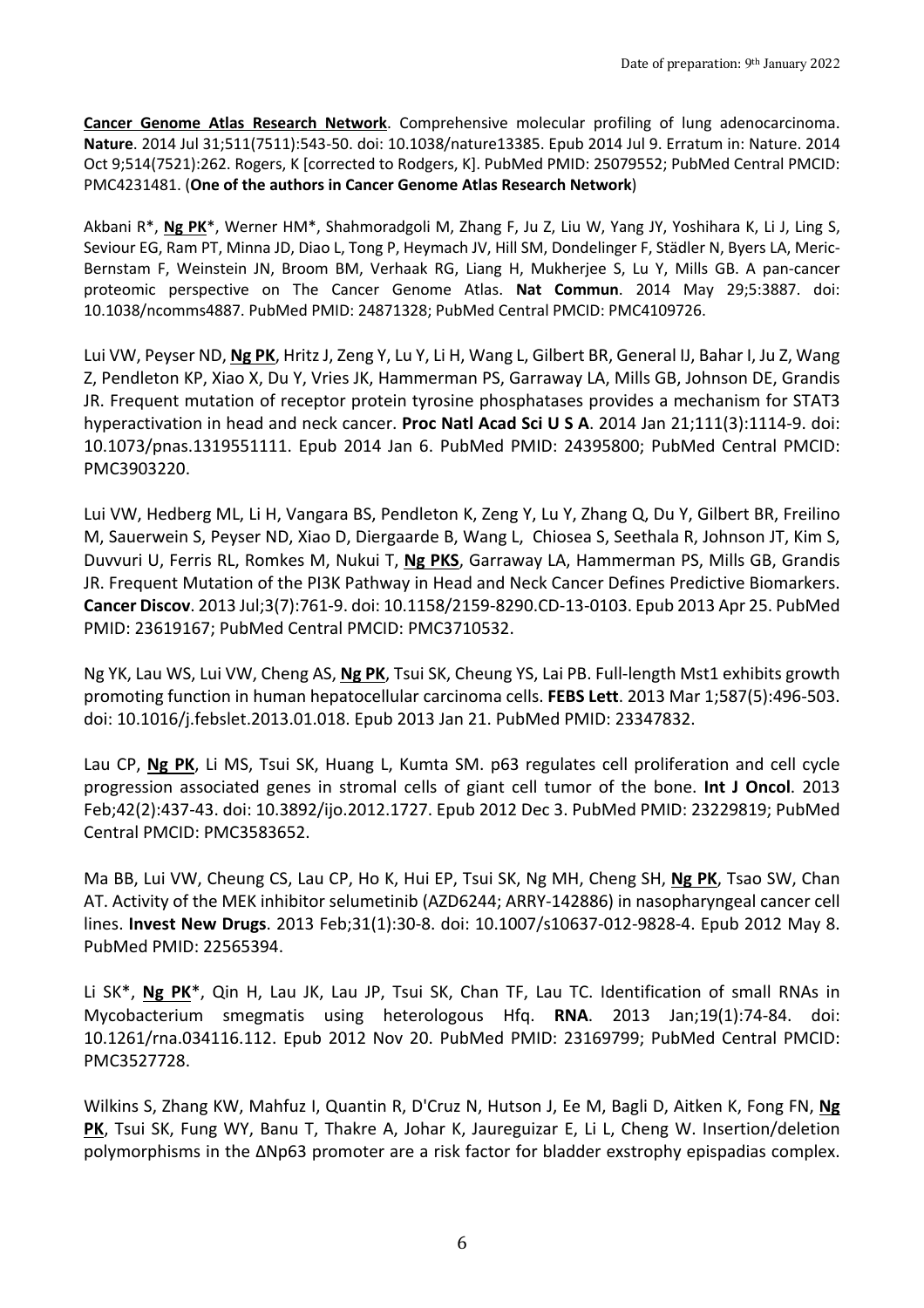**PLoS Genet**. 2012;8(12):e1003070. doi: 10.1371/journal.pgen.1003070. Epub 2012 Dec 20. PubMed PMID: 23284286; PubMed Central PMCID: PMC3527294.

Li MS, Lau TC, Chan SK, Wong CH, **Ng PK**, Sung JJ, Chan HL, Tsui SK. The G1613A mutation in the HBV genome affects HBeAg expression and viral replication through altered core promoter activity. **PLoS One**. 2011;6(7):e21856. doi: 10.1371/journal.pone.0021856. Epub 2011 Jul 21. PubMed PMID: 21814558; PubMed Central PMCID: PMC3140978.

Ng CF, Zhou WJ, **Ng PK**, Li MS, Ng YK, Lai PB, Tsui SK. Characterization of human FHL2 transcript variants and gene expression regulation in hepatocellular carcinoma. **Gene**. 2011 Jul 15;481(1):41-7. doi: 10.1016/j.gene.2011.04.005. Epub 2011 Apr 22. PubMed PMID: 21540083.

Yang Q, Xue HM, Wong WT, Tian XY, Huang Y, Tsui SK, **Ng PK**, Wohlfart P, Li H, Xia N, Tobias S, Underwood MJ, He GW. AVE3085, an enhancer of endothelial nitric oxide synthase, restores endothelial function and reduces blood pressure in spontaneously hypertensive rats. **Br J Pharmacol**. 2011 Jul;163(5):1078-85. doi: 10.1111/j.1476-5381.2011.01308.x. PubMed PMID: 21385179; PubMed Central PMCID: PMC3130953.

Ng CF, **Ng PK**, Lui VW, Li J, Chan JY, Fung KP, Ng YK, Lai PB, Tsui SK. FHL2 exhibits anti-proliferative and anti-apoptotic activities in liver cancer cells. **Cancer Lett**. 2011 May 28;304(2):97-106. doi: 10.1016/j.canlet.2011.02.001. Epub 2011 Mar 5. PubMed PMID: 21377781.

Lui VW, Yau DM, Cheung CS, Wong SC, Chan AK, Zhou Q, Wong EY, Lau CP, Lam EK, Hui EP, Hong B, Hui CW, Chan AS, **Ng PK**, Ng YK, Lo KW, Tsang CM, Tsui SK, Tsao SW, Chan AT. FGF8b oncogene mediates proliferation and invasion of Epstein-Barr virus-associated nasopharyngeal carcinoma cells: implication for viral-mediated FGF8b upregulation. **Oncogene**. 2011 Mar 31;30(13):1518-30. doi: 10.1038/onc.2010.529. Epub 2010 Nov 29. PubMed PMID: 21119603.

Law CS, Leung PY, **Ng PK**, Kou CY, Au KK, Zhou J, Tsui SK. The involvement of N-G,N-G-dimethyarginine dimethylhydrolase 1 in the proliferative effect of Astragali radix on cardiac cells. **J Ethnopharmacol**. 2011 Mar 8;134(1):130-5. doi: 10.1016/j.jep.2010.11.072. Epub 2010 Dec 3. PubMed PMID: 21130852.

Lui VW, Wong EY, Ho K, **Ng PK**, Lau CP, Tsui SK, Tsang CM, Tsao SW, Cheng SH, Ng MH, Ng YK, Lam EK, Hong B, Lo KW, Mok TS, Chan AT, Mills GB. Inhibition of c-Met downregulates TIGAR expression and reduces NADPH production leading to cell death. **Oncogene**. 2011 Mar 3;30(9):1127-34. doi: 10.1038/onc.2010.490. Epub 2010 Nov 8. PubMed PMID: 21057531; PubMed Central PMCID: PMC3428712.

Lau CP, Huang L, Tsui SK, **Ng PK**, Leung PY, Kumta SM. Pamidronate, farnesyl transferase, and geranylgeranyl transferase-I inhibitors affects cell proliferation, apoptosis, and OPG/RANKL mRNA expression in stromal cells of giant cell tumor of bone. **J Orthop Res**. 2011 Mar;29(3):403-13. doi: 10.1002/jor.21249. Epub 2010 Sep 30. PubMed PMID: 20886653.

**Ng PK**\*, Yu RM\*, Kwong TF, Wong MM, Kong RY. Transcriptional regulation and functional implication of the grass carp CITED1 (gcCITED1) in the negative regulation of HIF-1. **Int J Biochem Cell Biol**. 2010 Sep;42(9):1544-52. doi: 10.1016/j.biocel.2010.06.007. Epub 2010 Jun 12. PubMed PMID: 20547241.